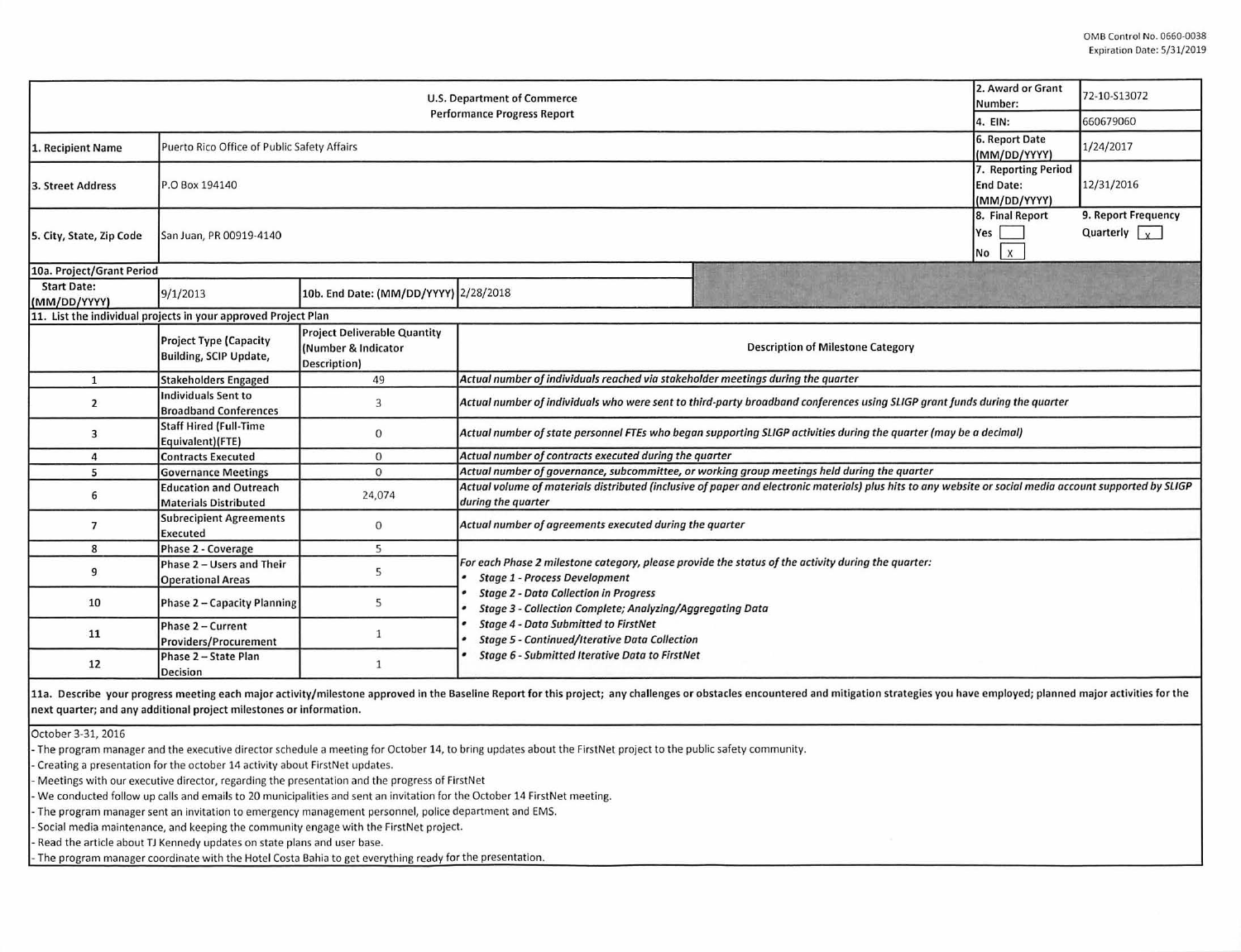- The program manager gave an update about the FirstNet project to the director, and subdirector of the municipal office of emergency management from the municipality of Aguada. - The program manager schedule a meeting with David Cook in october 25, 2016. On October 14, 2016, FirstNet meeting in Costa Bahia Hotel with representation of 17 municipalities of Puerto Rico, police, emergency management personnel and EMS. - Registration for the november SPOC meeting event was completed. The program manager gave an update about FirstNet to the director of the municipal office of emergency management from the municipality of Moca. Reservation in Hotel for the FirstNet meeting was made. The program manager working with the travel arrangements for the SPOC meeting in Phoenix Arizona. - SLIGP Progress Part Report completed. - On October 25, 2016, David Cook and Chuck Murph meeting about the FirstNet updates and changes to the region. - Progress Part Report submitted to NTIA. - Reading the article "Need for FirstNet greater than ever, first responders say". Source: NPSTC The travel arrangements for the FirstNet SPOC meeing in november 15-18, was completed. November 1-30, 2016 - Spectrum and FirstNet licence study. - The FirstNet weekly update was read. On November 7, 2016, the program manager attended an NTIA webinar about SLIGP. November 15-18, 2016 - We attend the FirstNet SPOC Meeting in Phoenix Arizona. The program manager meet Mike poth, and TJ Kennedy at the FirstNet SPOC Meeting. The program manager meet Jeb Benson from the Public Safety Coommunications Research from NIST. Also, several questions were asked, about proximity services and direct communication between devices. - Our executive director and the program manager meet Richard Reed, Chief Customer Officer, and talk about the fees, and the services FirstNet will offer. Our executive director and the program manager meet Thomas Shull from the Government Affairs, and Jeffifer L Harder, Senior Public Safety Technology Planner, and talk about the solutions, coverage and devices that will wor infrastructure. - We received advise from Kisti Wilde and Chuck Murph. - Social media maintenance. - SLIGP Quarterly Call coordinated. Coordinated with Chuck Murph to have a meeting on 2017, once the new government is established. December 1-23, 2016 - December 2, 2016 - SLIGP Quarterly Call - The program manager contacted Victor Martinez from OGP, regarding the need to have a host to our website. On December 12, 2016, the program manager do a presentation about FirstNet updates in the municipal office of emergency managemt of the municipality of Juana Diaz, with the search and rescue coordinator, radio communicatio and EM director. December 13-14, 2016, the program manager attended to the FirstNet Committe and Board Meeting Webinar. - The FirstNet weekly update was read. - Social Media maintenance. 11b. If the project team anticipates requesting any changes to the approved Baseline Report in the next quarter, describe those below. Note that any substantive changes to the Baseline Report must be approved by the Depart Commerce before implementation.

No changes anticipated.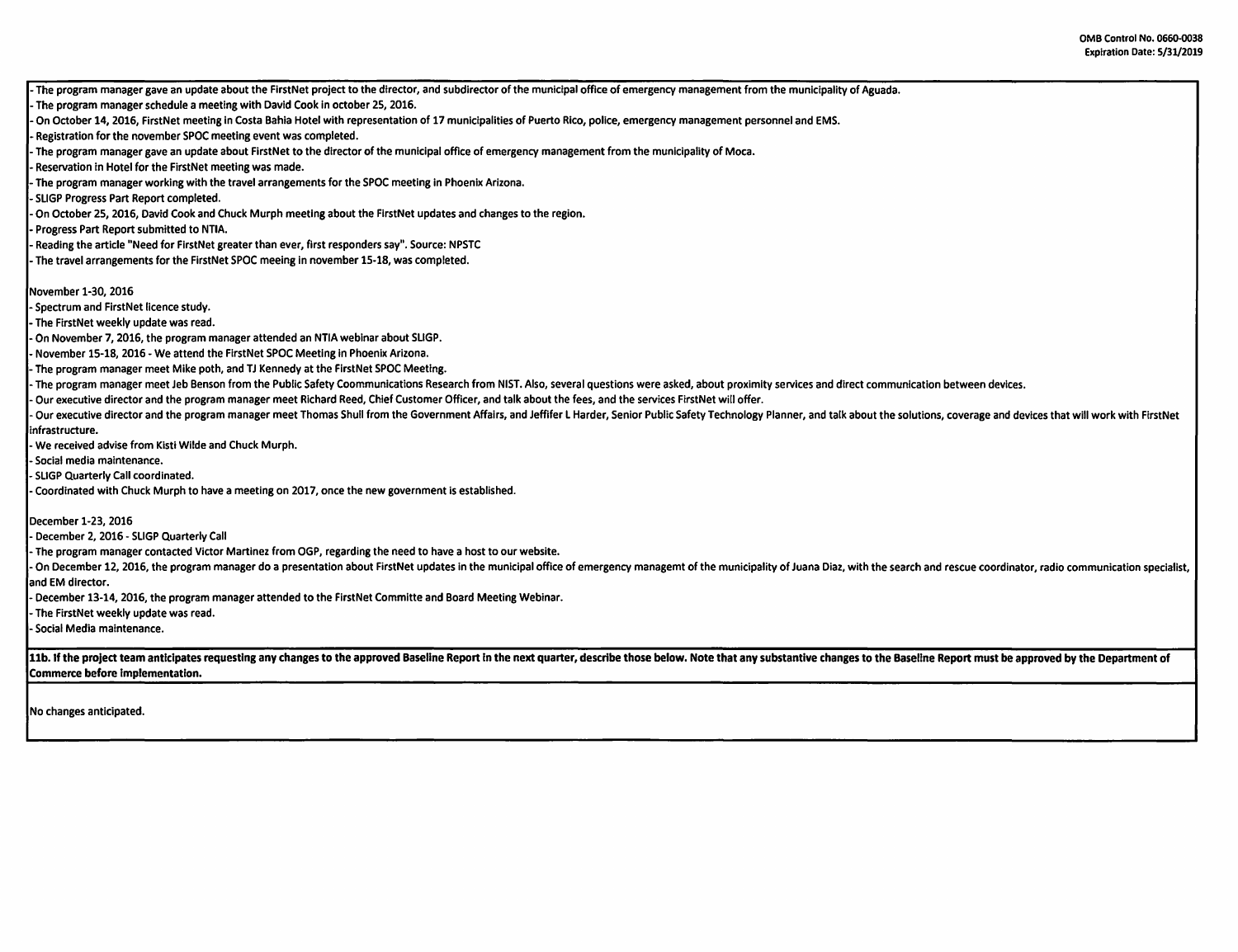11c. Provide any other information that would be useful to NTIA as it assesses this project's progress.

We use social media (twitter and facebook), emails and phone calls to reach and engage more people, public in general and public safety personnel and bring to them the most updated information about FirstNet.

11d. Describe any success stories or best practices you have identified. Please be as specific as possible.

22.5K impresions and a top of 9% of engagement over 3 month period according to twitter analytics, It means that people, heard about firstnet, have been reached and sometimes engage. Ourt top tweet, was "Ten Reasons You Ne Engaged with FirstNet". We reach 1,398 people on facebook in the same period.

12. Personnel

12a. If the project is not fully staffed, describe how any lack of staffing may impact the project's time line and when the project will be fully staffed.

| 112b. Staffing Table - Please include all staff that have contributed time to the project. Please do not remove individuals from this table. |                                                    |                                                                                                                                |                          |                      |                                      |                   |                 |                                         |                                          |  |
|----------------------------------------------------------------------------------------------------------------------------------------------|----------------------------------------------------|--------------------------------------------------------------------------------------------------------------------------------|--------------------------|----------------------|--------------------------------------|-------------------|-----------------|-----------------------------------------|------------------------------------------|--|
| <b>Job Title</b>                                                                                                                             | <b>FTEX</b>                                        | <b>Project (s) Assigned</b>                                                                                                    |                          |                      |                                      |                   |                 |                                         | Change                                   |  |
| SLIGP Program Manager                                                                                                                        | 100%                                               | Develop and coordinate outreach and educations plans to Puerto Rico public safety community.                                   |                          |                      |                                      |                   |                 |                                         |                                          |  |
| lGrant Administrator                                                                                                                         | 30%                                                | Provide grant management support, managing the project's budget, and ensuring that the grant activities are completed on time. |                          |                      |                                      |                   |                 |                                         |                                          |  |
| <b>IFinancial Coordinator</b>                                                                                                                | 25%                                                | Produce financial statements, oversight transactions and implementing audit systems.                                           |                          |                      |                                      |                   |                 |                                         |                                          |  |
| <b>SWIC</b>                                                                                                                                  | 20%                                                | Implementation a statewide vision for interoperability.                                                                        |                          |                      |                                      |                   |                 |                                         |                                          |  |
| <b>ISPOC</b>                                                                                                                                 | 0%                                                 | Primary point of contact for NTIA and FirstNet.                                                                                |                          |                      |                                      |                   |                 |                                         |                                          |  |
| [13. Subcontracts (Vendors and/or Subrecipients)                                                                                             |                                                    |                                                                                                                                |                          |                      |                                      |                   |                 |                                         |                                          |  |
| 13a. Subcontracts Table – Include all subcontractors. The totals from this table must equal the "Subcontracts Total" in Question 14f.        |                                                    |                                                                                                                                |                          |                      |                                      |                   |                 |                                         |                                          |  |
| Name                                                                                                                                         | <b>Subcontract Purpose</b>                         |                                                                                                                                | Type<br>(Vendor/Subrec.) | RFP/RFQ Issued (Y/N) | <b>Contract</b><br>Executed<br>(Y/N) | <b>Start Date</b> | <b>End Date</b> | <b>Total Federal Funds</b><br>Allocated | <b>Total Matching Funds</b><br>Allocated |  |
| Cybertech Solutions                                                                                                                          | Outreach and Educational Efforts - Web Design      |                                                                                                                                | Vendor                   |                      |                                      | 2/1/2016          | 5/31/2017       | \$44,662.00                             | \$8,058.00                               |  |
| Lex Santos                                                                                                                                   | Project Management/Technical Advisor               |                                                                                                                                | Vendor                   | Interviews           |                                      | 8/17/2015         | 8/31/2015       | \$103,600.00                            | \$0.00                                   |  |
| Andés F. Márquez                                                                                                                             | Daa Collector                                      |                                                                                                                                | <b>Vendor</b>            | Interviews           |                                      | 8/17/2015         | 9/30/2015       | \$4,800.00                              | \$0.00                                   |  |
| Frances T. Vázquez                                                                                                                           | Data Collector                                     |                                                                                                                                | Vendor                   | Interviews           |                                      | 8/17/2015         | 9/30/2015       | \$4,800.00                              | \$0.00                                   |  |
| <b>TBD</b>                                                                                                                                   | Planning/Legal Consultant/Engineering Organization |                                                                                                                                | <b>IVendor</b>           | N                    | Ν                                    | TBD.              | <b>TBD</b>      | \$401,381.00                            | \$181,885.00                             |  |
| ITBD                                                                                                                                         | Outreach and Educational Efforts - Web Design      |                                                                                                                                | <b>Vendor</b>            | N                    | Ν                                    | <b>TBD</b>        | <b>TBD</b>      | \$224,381.00                            | \$40,567.00                              |  |

**TBD** Legal Services Vendor **N** N **TBD** TBD \$12,000.00 \$0.00

**RBD** Grant Writing Services Vendor y y 3/14/2013 6/30/2013 \$10,200.00 \$0.00 **13b. Describe any challenges encountered with vendors and/or subrecipients.** 

None